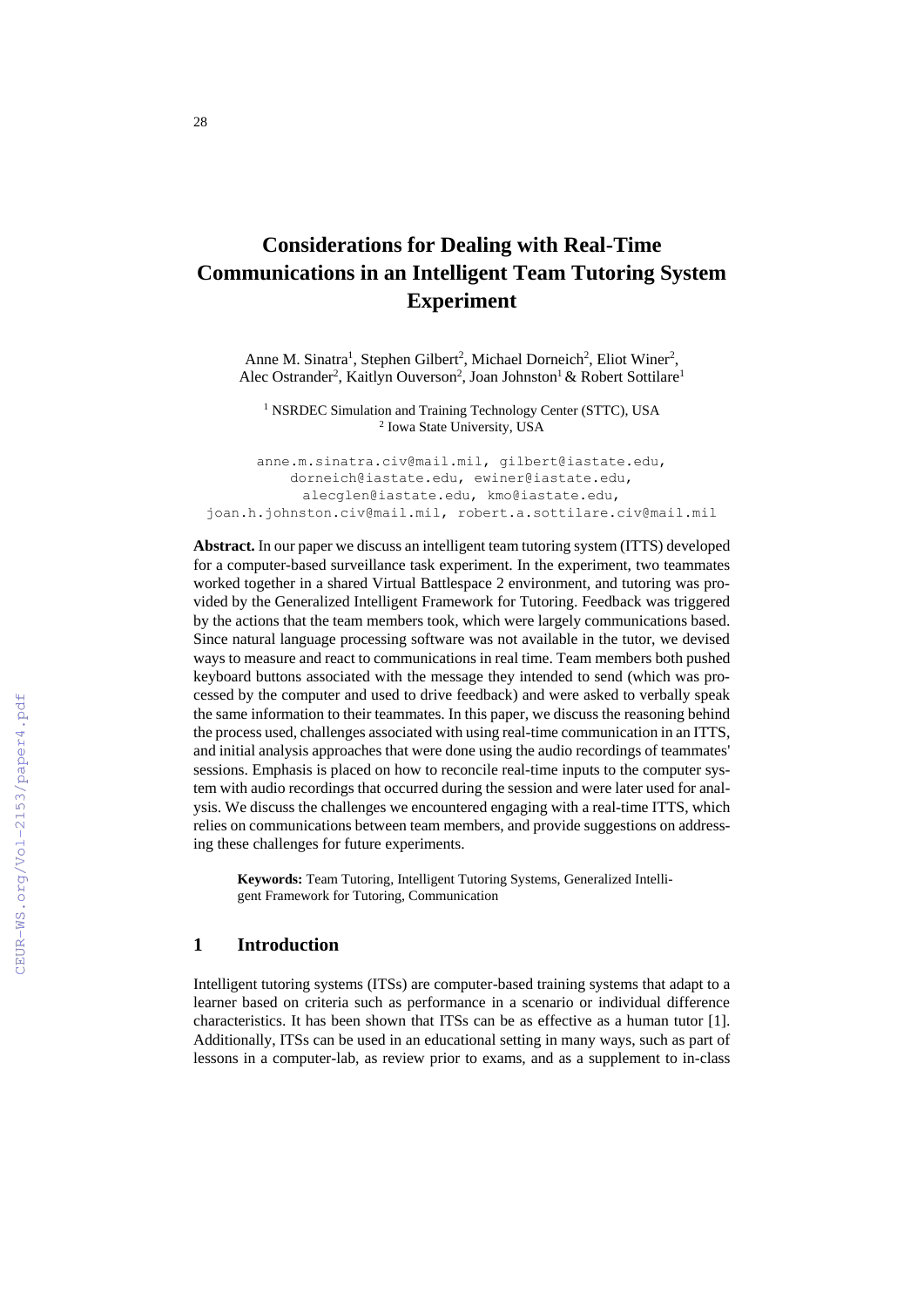activities [2]. ITSs have been developed in many different domains, some of which are straightforward/computational (e.g., math and physics), and other that are less defined (e.g., solving puzzles) [3]. While developing an individual ITS is a challenging and time-intensive task, adjusting an ITS for use by teams is even more difficult.

There is a great deal of research on teams and team performance [4]. However, due to the technological challenges, as well as the authoring challenges, there has not yet been much research done in the area associated with creating ITSs for teams [5, 6]. Sottilare et al. [5] identified behavioral markers that can be used in an Intelligent Team Tutoring system (ITTS) to monitor performance and determine how team members interact with each other. However, many of the behavioral markers identified were focused on communications-based information that is difficult for a computer to decipher in real-time and use for adaptation in an ITTS. One of the first steps toward being able to quantify team behavioral markers, and to adapt them for grading in a team situation, is to examine the communication that naturally occurs in a team tutoring situation and determine how it relates to the performance of the team. Through this method, the level of granularity and the impact on performance that is needed to assess team communication can be determined in specific tutoring domains. While data is being collected about the type of communications that needs to be tracked, it is also important to have the ITTS respond based on the actions of the individual in the current system. We developed an ITTS experiment that relied predominantly on team communication, and also demonstrated the capabilities of the Generalized Intelligent Framework for Tutoring (GIFT) to be used for teams of two.

#### **1.1 The Experiment**

In the experiment, the research team set out to create an ITTS that required two teammates to interact with each other through both key pushes on their individual computers, and verbal communications. While the system recorded the key pushes, audio recordings were made of the verbal communications.

There were many technological challenges that were overcome to ensure the computers participants used were able to communicate with each other and engage in a simultaneous scenario. Additionally, work was done to ensure that feedback could be provided to the teams based on the actual performance on the task. However, due to the need to have the system respond dynamically and in-real time to communication, verbal communication between the team members was not taken into account during the initial scenario in the experiment. Feedback and grading of performance was based on the key presses that the participants engaged in during the activities.

#### **1.2 Communication**

In the current paper, we discuss the types of communication that individuals engaged in, describe the challenges associated with dealing with communication in a team tutor, and do an initial examination of the verbal communication that occurred between team members during performance. While it would be ideal to process the verbal data in realtime during an ITTS performance, there is still utility in capturing auditory data that at the time may not be used in driving real-time assessment but can provide important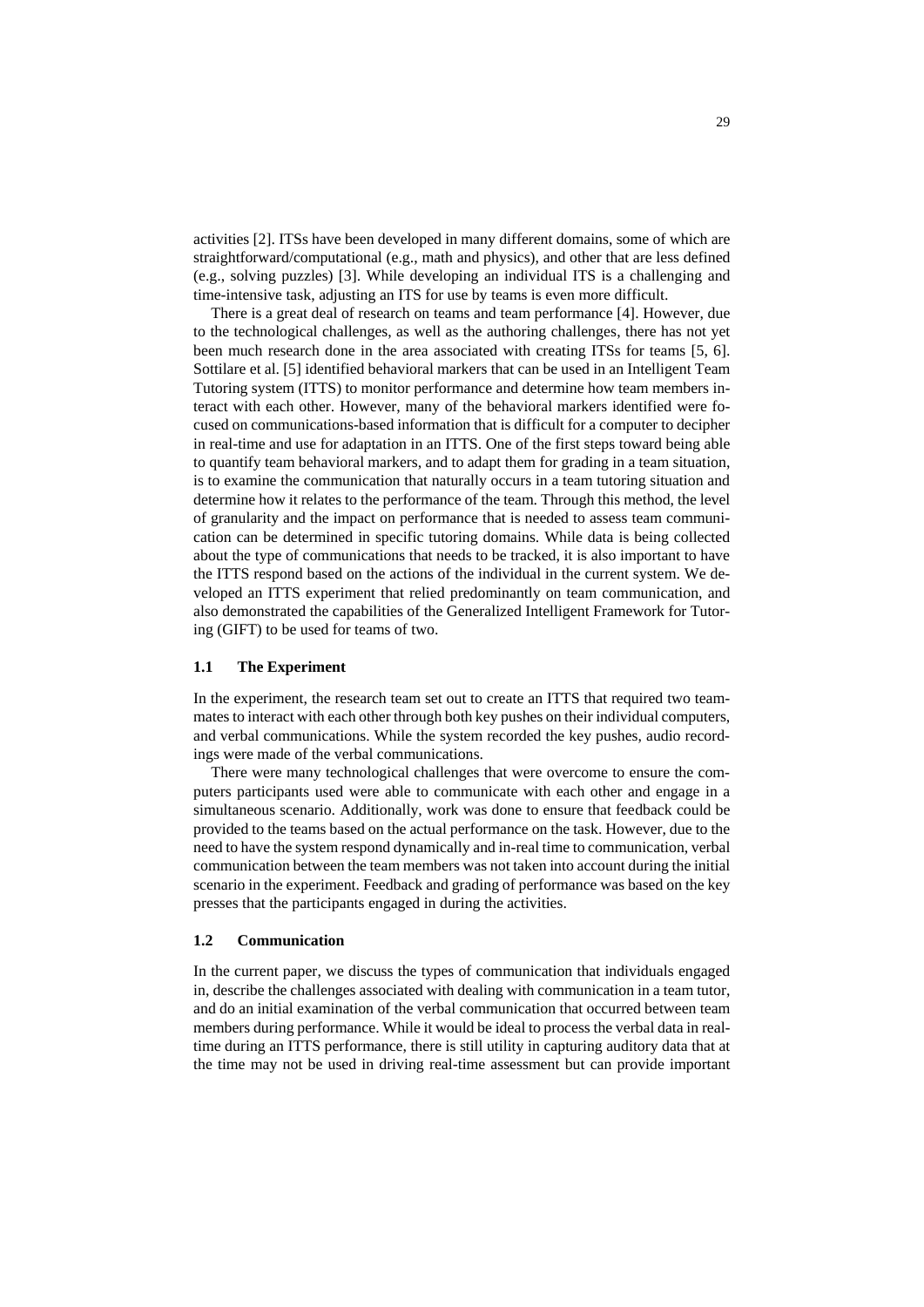insights into the task in which the team was engaged. Even though it is difficult to deal with team-communication data in a computer-based tutoring environment in real-time, it may be advantageous to spend effort on finding ways to capture the data and semantically analyze it such that it can help to determine appropriate feedback. As these capabilities are not yet implemented in the ITS framework that was used for our study, we captured verbal data while relying on key presses to prompt feedback.

# **2 Method**

#### **2.1 Participants**

Fifty participants were initially recruited from a large state university. Due to various technical issues, some participant data was incomplete or lost. After removing incomplete data, there were 32 participants. Of those participants, there were 20 males, 11 females, and 1 individual that preferred not to specify. Two participants signed up for each time slot, and upon arrival they were paired as a team. In total, there were 16 teams run in the experiment. As part of the procedure, audio was recorded for all participants. However, in some cases there were errors in the files or partial recordings. When removing these sessions, there were a total of 11 teams that had full audio recordings for all sessions.

#### **2.2 Experimental Design**

This was a between-subjects design with repeated measures. Each participant only engaged in one condition, and each team engaged in four experimental sessions, with each session lasting five minutes. The three conditions were: no feedback, individual feedback, and team feedback. The no feedback condition served as a baseline, the individual feedback condition only provided feedback to the teammate that made an error, and the team feedback condition provided feedback to both teammates based on all errors that occurred.

### **2.3 Task**

Participants engaged with Virtual Battlespace 2 (VBS2) software and were asked to monitor a 180-degree sector for enemy forces (OPFOR) who were running. They were told to alert their teammate of crossings from one section of the area to the other (transfer), and to acknowledge when their teammate had passed individuals to their own sector (acknowledge). They were also asked to identify when new enemies were visible (identify).

Feedback based on performance was provided to participants through GIFT on the left side of the screen in the Individual and Team Feedback conditions. Individual feedback was specific to the errors that the individual was making and was only viewed by the individual. Team feedback was triggered by errors that an individual was making but was displayed and addressed to the entire team.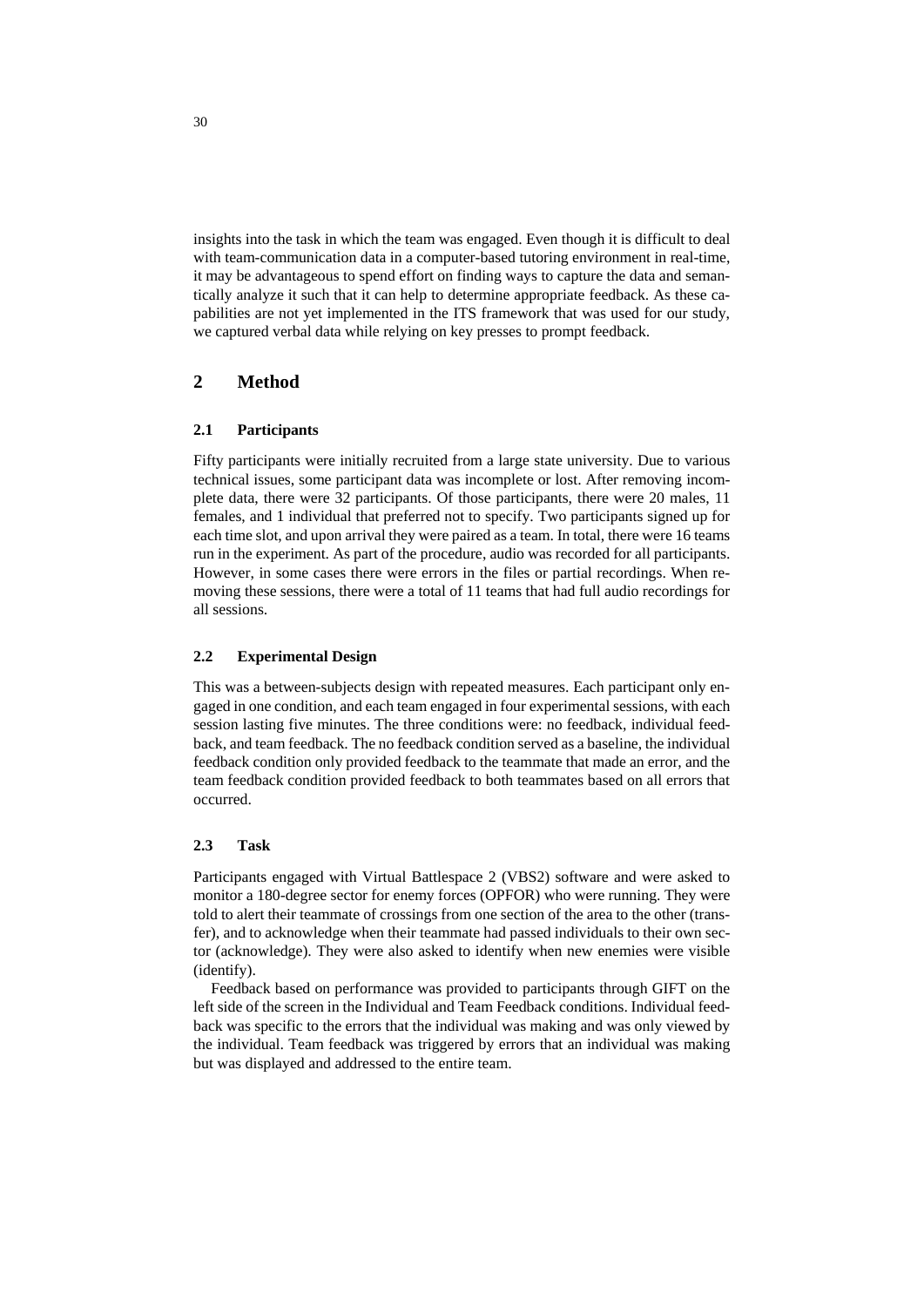#### **2.4 Materials and Apparatus**

Each team consisted of two participants who sat at desktop computers in separate rooms. There was a speaker phone next to each computer that the participants used to communicate to their teammate, as well as an audio recorder used to capture team verbal communication for later analysis. Each computer had the GIFT 2014-3X software installed on it, as well as VBS2. During the trials, participants pushed specific keys on the keyboard to indicate to the software the information that they were passing verbally to their teammates. These key pushes were recorded in GIFT's logs so they could be used to infer behaviors and trigger prompt, relevant feedback. Surveys were given to participants after the completion of the sessions using Qualtrics on a separate laptop computer.

#### **2.5 Procedure**

When participants arrived, they were given an informed consent form and provided an opportunity to ask questions. After completing the form, participants sat at a computer, and watched a video that explained the task that they would be engaging in. Participants were told that they should press the keys on their keyboard that were associated with the actions they were to take, as well as verbally tell their teammate the command that they were saying. Teammates were able to communicate via the speakerphone next to them on their desk. There were four consecutive trials of five minutes each. Participants completed two surveys between each session. After each interaction session the scenario was reset, and a new 5-minute scenario began. At the end of the four sessions participants were asked to answer one final survey, and they participated in a verbal forum discussion where they talked about their assessment of their performance, the task, and the feedback they received from the ITTS.

### **3 Approaches used to Process Audio Data**

As this was the first team tutor developed with the GIFT software, the team task itself was relatively simple (two players) and effort was also spent on ensuring that the computers could communicate information to GIFT for assessment during the sessions. In the traditional individual version of GIFT, there is a single Domain Knowledge File (DKF) that determines the feedback that will be presented to a participant based on his or her actions or performance. For the team version, each individual participant had a DKF, and there was an additional one that assessed the performance of the team and provided feedback. Determining how to monitor the performance of the participants was important, and there were additional challenges such as ensuring that participants were not overwhelmed by too much feedback.

#### **3.1 Capturing Communication Data in the Experiment**

As GIFT is not equipped with real-time speech analysis capabilities, the decision was made to capture communication in two ways: (1) through speech recording, and (2)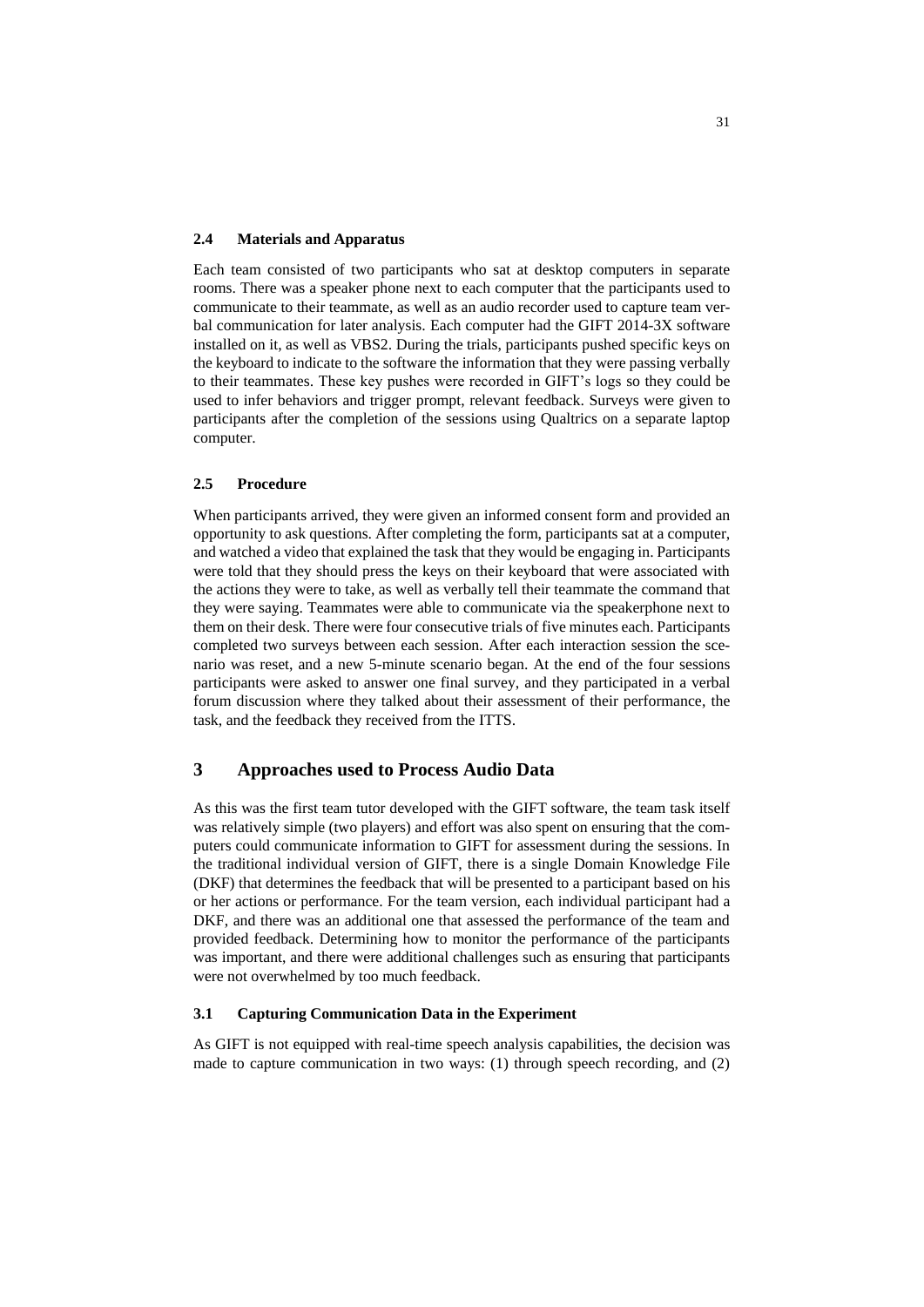through button pressing behaviors. A button press served the purpose of alerting the system to what the participant was trying to communicate. However, after discussion the researchers decided that it was important to not only capture the button presses, but to also have access to the natural communication during the experimental session. There were many reasons behind this decision, including the belief that in a high workload situation, a participant may forget to either press the button or verbally communicate their action, and this would allow for data to be examined after the fact to understand the intention behind the actions that were taken during the session. Given the current technical state of the ITTS, it was impractical to base real-time feedback based on spoken words. Therefore, there was a reliance on input or button-pushes into the keyboard to assess performance and prompt feedback.

Whereas a human coach gives feedback based on their student's overall behavior, the ITTS could only make feedback decisions based on each isolated action. To enable this higher-level reasoning, and to reduce the amount of feedback given, a feedback controller was designed and implemented for GIFT that adjusted the performance model based on the recent history of actions in addition to the current one. This was especially relevant in the team condition when the performance of multiple individuals could impact the performance state. The user model adjustments were based on when the accurate button was pushed in relation to the state of a corresponding OPFOR.

#### **3.2 Extracting Data for Analysis after the Experiment**

Additional analysis was conducted after the experiment, which required the extraction of data from the ITTS logs. Performance measures were calculated, and included individual and team transfer rates, acknowledge rate, identify rate, and identify timing. Additional information about these data analyses can be found in [7]. A visualization and coding scheme was created such that it could be established that transfer and acknowledge events were connected with the appropriate OPFOR and could be assessed by a human coder. The post-processing data measures were then calculated based on the log data provided by the ITTS.

#### **3.3 Initial Analysis Process for Verbal Data**

While the system needed to rely on manual button-press data for feedback, the postprocessing analysis examined the content of the verbal data. There were a number of challenges involved with the initial audio data processing for the experiment. Among these were determining how the data would be of most use.

Rather than going into the content of the data, one approach considered was a simple count of the number of utterances made by each teammate during performance. If communication increased or decreased over time and trials, it would be considered relevant information. One of the largest challenges here includes matching up the log file data to audio data. Initial approaches that were taken included creating a transcript for each of the participants in a team that required timestamps for utterances. The timestamps within the transcripts would then be lined up with the records of button pushing and visualizations created for performance analysis. See Figure 1 for an example of mock data in the transcription format.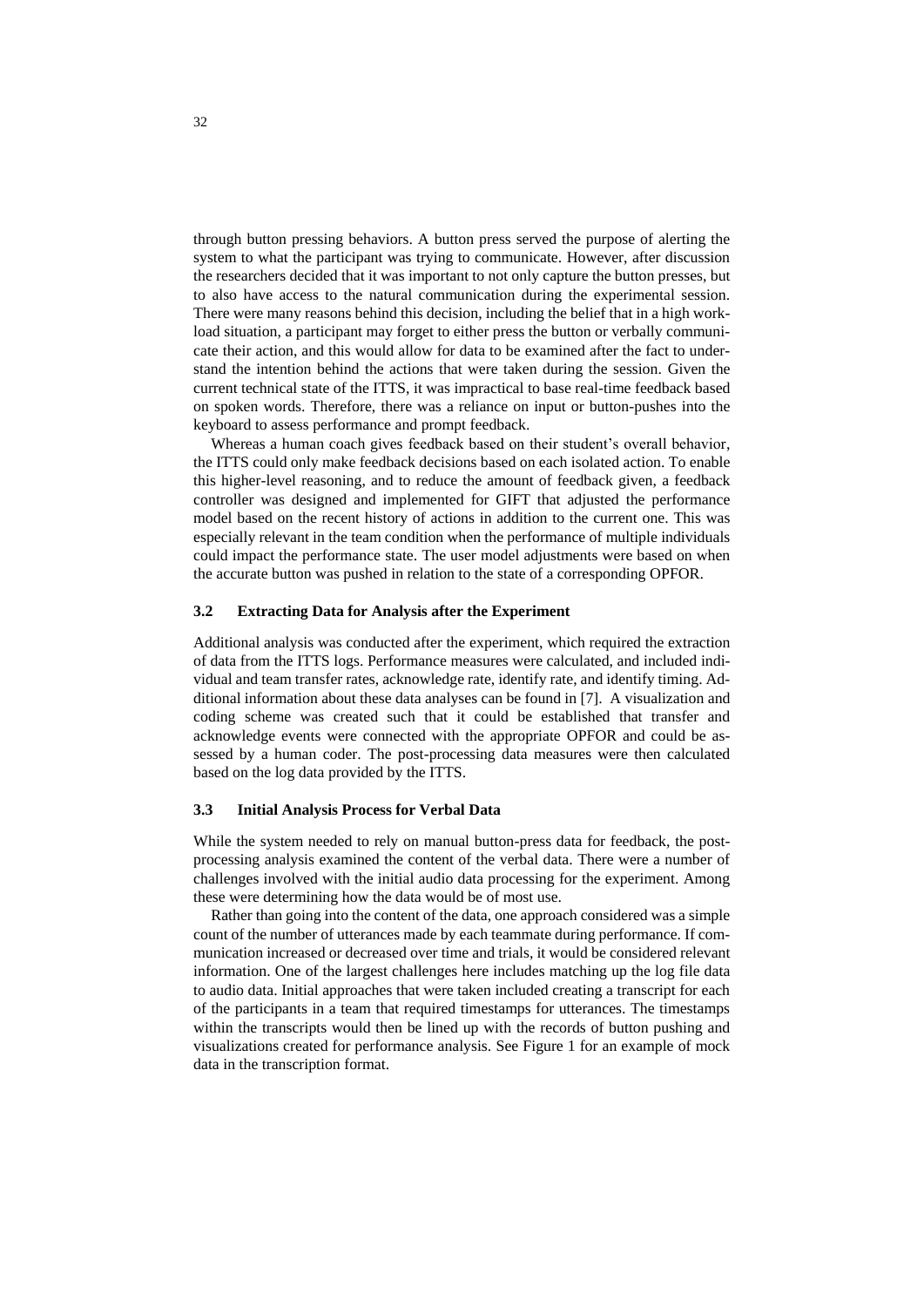This approach was challenging because the recordings included both participants' voices, which at times could get confusing to a transcriber if they sound similar. Further, ensuring that the timestamps of the audio lines up with the timestamps of the log file could be difficult since the audio recordings began earlier than the sessions did.

After an initial examination of the auditory data it was also found that participants often repeatedly said similar phrases multiple times, as opposed to having conversations with each other during the sessions. Due to this and that the voices sometimes sounded similar, there was a reduced utility in making simple transcripts of everything that was said during a session.

While the verbal communication is relevant, it is difficult data to work with, and it takes a large amount of time to ensure that transcripts are done in a way that will be useful for analysis purposes. For an initial analysis, as opposed to examining the content of the verbal interactions, it may be helpful to focus on the number of spoken interactions that occurred between team members.

| Player 1 Zone              |                                       | Time  | Player 2 Zone              |                                    |
|----------------------------|---------------------------------------|-------|----------------------------|------------------------------------|
| Keystroke                  | <b>Spoken Words</b>                   |       | Keystroke                  | <b>Spoken Words</b>                |
| (OPFOR Appears)            |                                       | 18.00 |                            |                                    |
|                            |                                       | 25.50 | (OPFOR Appears)            |                                    |
| (OPFOR Appears)            |                                       | 33.00 |                            |                                    |
| <b>Transfer to Partner</b> | You have two coming in from side two. | 40.50 |                            |                                    |
| <b>Transfer to Partner</b> |                                       | 47.86 |                            |                                    |
|                            |                                       | 48.00 | Acknowledge Transfer       | (no speech)                        |
|                            |                                       | 49.51 | (OPFOR Appears)            |                                    |
|                            |                                       | 52.70 |                            |                                    |
|                            |                                       | 53.64 | OPFOR Identified           | (no speech)                        |
| (OPFOR Appears)            |                                       | 55.05 |                            |                                    |
|                            |                                       | 55.50 | OPFOR Identified           | (no speech)                        |
|                            |                                       | 60.62 | <b>Transfer to Partner</b> | (no speech)                        |
| Acknowledge Transfer       | (no speech)                           | 63.00 |                            |                                    |
|                            |                                       | 64.37 | (OPFOR Appears)            |                                    |
| <b>Transfer to Partner</b> | You have one coming from side two.    | 65.97 |                            |                                    |
|                            |                                       | 66.97 | Acknowledge Transfer       | (no speech)                        |
| OPFOR Identified           | (no speech)                           | 69.46 |                            |                                    |
| (OPFOR Appears)            |                                       | 69.99 |                            |                                    |
|                            |                                       | 70.43 | OPFOR Identified           | (no speech)                        |
|                            |                                       | 70.50 | <b>Transfer to Partner</b> | There is two coming from side two. |
| Acknowledge Transfer       | (no speech)                           | 72.24 |                            |                                    |
| Acknowledge Transfer       | (no speech)                           | 73.27 |                            |                                    |
|                            |                                       | 78.00 | <b>Transfer to Partner</b> | There is one coming from side one  |
|                            |                                       | 78.28 | (OPFOR Appears)            |                                    |
| <b>Transfer to Partner</b> | You have one coming in on side one.   | 79.56 |                            |                                    |
|                            |                                       | 85.50 | Acknowledge Transfer       | (no speech)                        |
|                            |                                       | 88.36 | <b>Transfer to Partner</b> | (no speech)                        |
|                            |                                       | 88.53 | OPFOR Identified           | (no speech)                        |
| Acknowledge Transfer       | Okay                                  | 89.99 |                            |                                    |
|                            |                                       | 93.00 | (OPFOR Appears)            |                                    |
|                            |                                       | 93.04 | <b>Transfer to Partner</b> | (no speech)                        |
|                            |                                       | 93.66 |                            | (OPFOR Appears)                    |
| Acknowledge Transfer       | (no speech)                           | 95.26 |                            |                                    |
| OPFOR Identified           | (no speech)                           | 97.18 |                            |                                    |

**Fig. 1:** Mockup of a representative log of keystrokes and spoken words for two players. The ideal sequence is: One player transfers an OPFOR to the other player (e.g., at 93.04); the other player acknowledges the communication (e.g., at 95.26) and then Identifies the OPFOR when it comes into view (e.g., at 97.18). It is apparent that sometimes players enter a keystroke without speaking. Also, the two keystrokes at 40.50 and 47.86, which align with one spoken utterance at 40.50, illustrate the potential difficulty of aligning speech with keystrokes.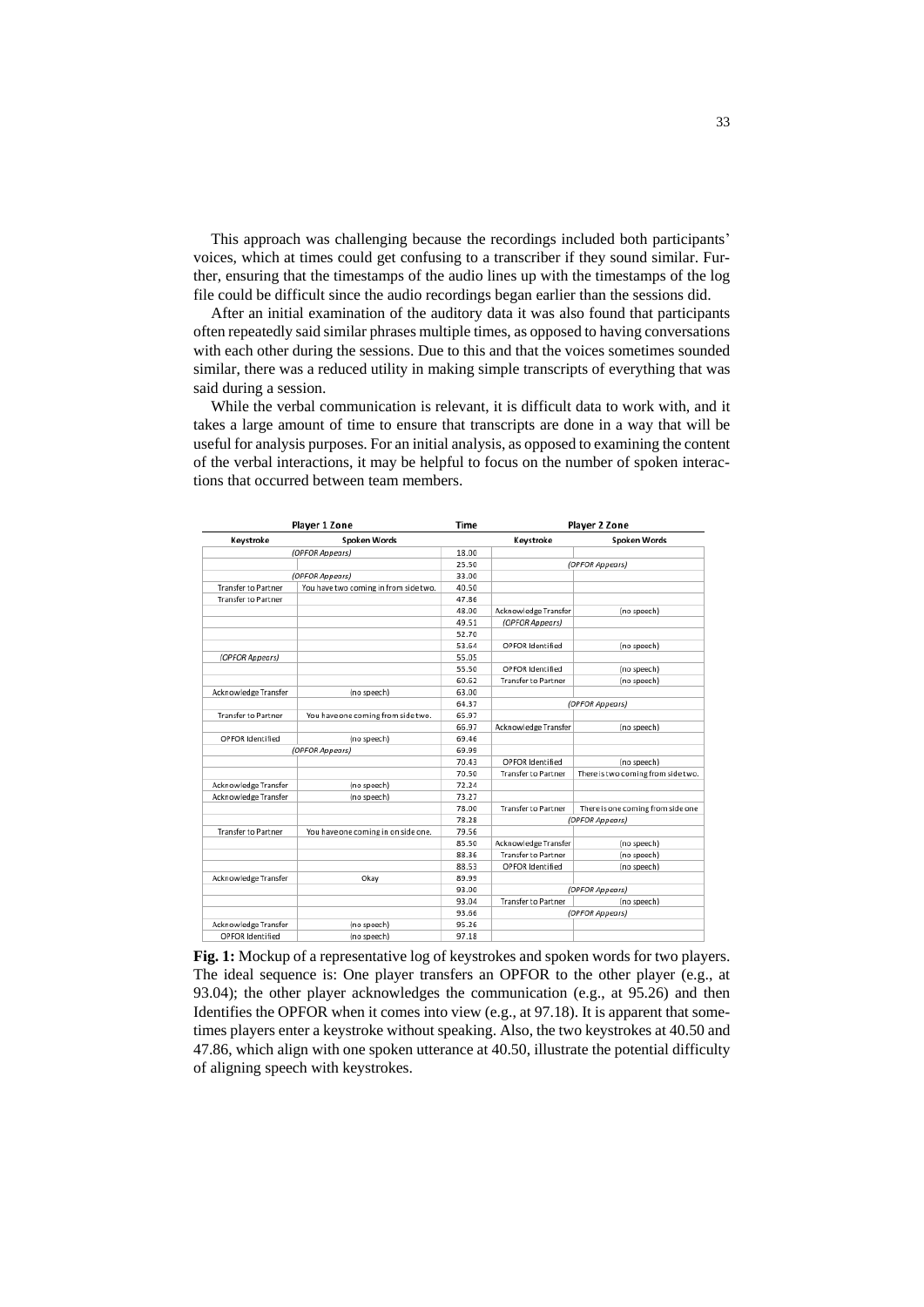# **4 Recommendations for Future Approaches Based on our Experience**

In an ideal ITTS, the system would be able to convert the spoken information into typed words and do a semantic analysis based on the content. However, in the current state of many ITTSs this is not practical. This approach would require speech recognition software to transcribe what participants are saying in real-time, and then process it for semantic analysis. While speech recognition software is widely available, it is not always reliable and typically requires an initial training process to be run before it can accurately transcribe an individual. It may be helpful in the current state to have the speech software as a starting point for a transcript, which would then have a human check the material to ensure that the transcription makes sense. In regard to lining up audio data with entered data logs, it would be helpful to have a plan in place ahead of time so that timestamps could easily be created from the audio files, or a signal provided to the transcriber that could be stated on the recording to make the process easier to determine when the session started. Additionally, creating templates that transcribers could type into and cutting audio files down such that they start at the beginning of the session would be exceedingly helpful.

## **5 Conclusions**

In our recent experiment, we addressed communication between team members through button presses and recording verbal communication. While button presses were necessary so that actions could be tracked by an ITTS, verbal information was not processed in real-time. Verbal information has utility for checking the accuracy of the intention of the button pushes, as well as providing relevant information about the communication content of the team members. There are a number of challenges that should be considered when dealing with audio information, especially when it comes from a team performing a high workload task. Therefore, it is important to carefully consider the approach that would be used when recording and analyzing verbal data during an ITTS interaction.

**Acknowledgements.** The work was completed with support from a cooperative agreement with the US Army Research Laboratory – Human Research & Engineering Directorate (ARL-HRED)/NSRDEC Simulation and Training Technology Center (STTC). Statements and opinions expressed in this text do not necessarily reflect the position or the policy of the United States Government, and no official endorsement should be inferred.